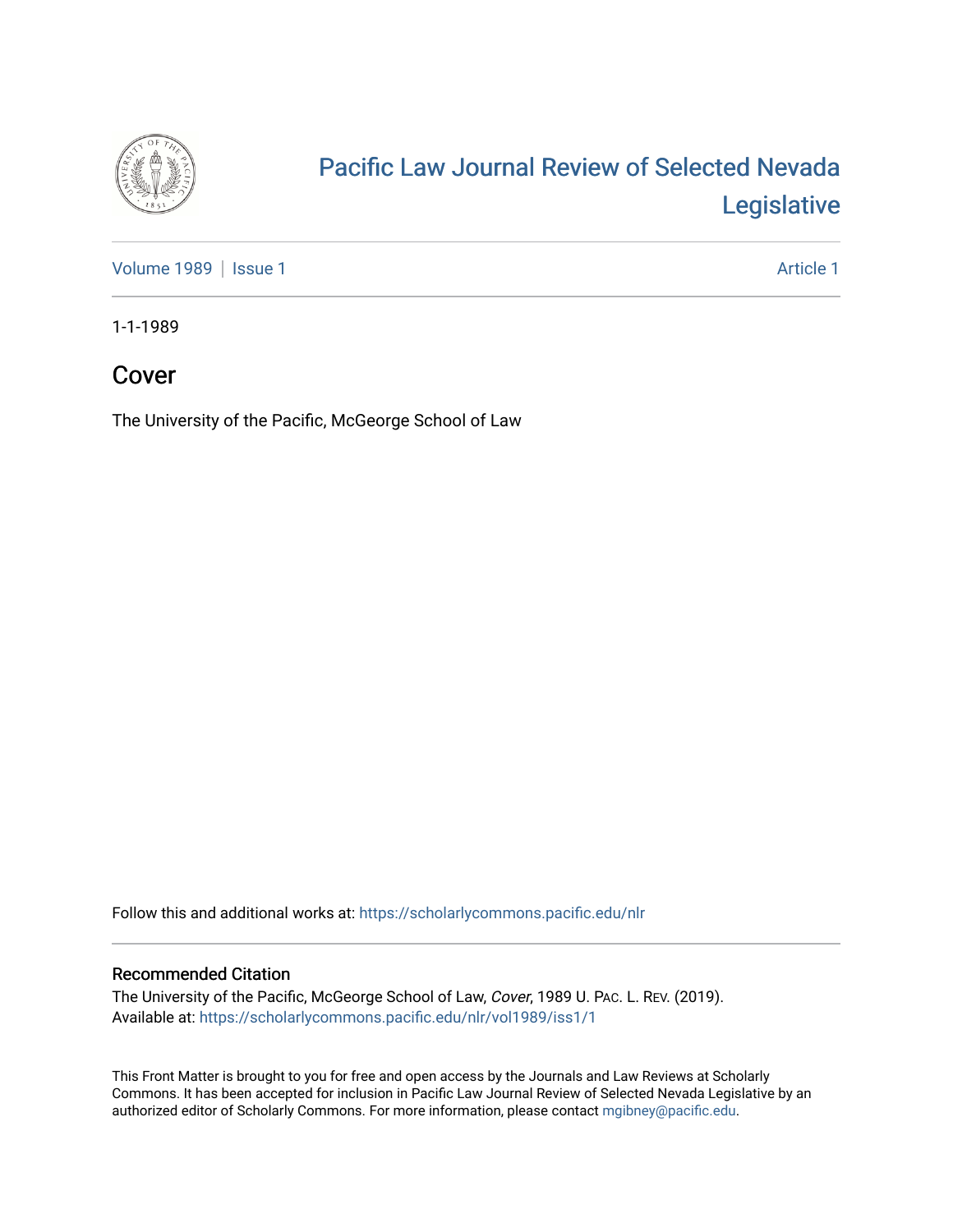

McGEORGE SCHOOL OF LAW/UNIVERSITY OF THE PACIFIC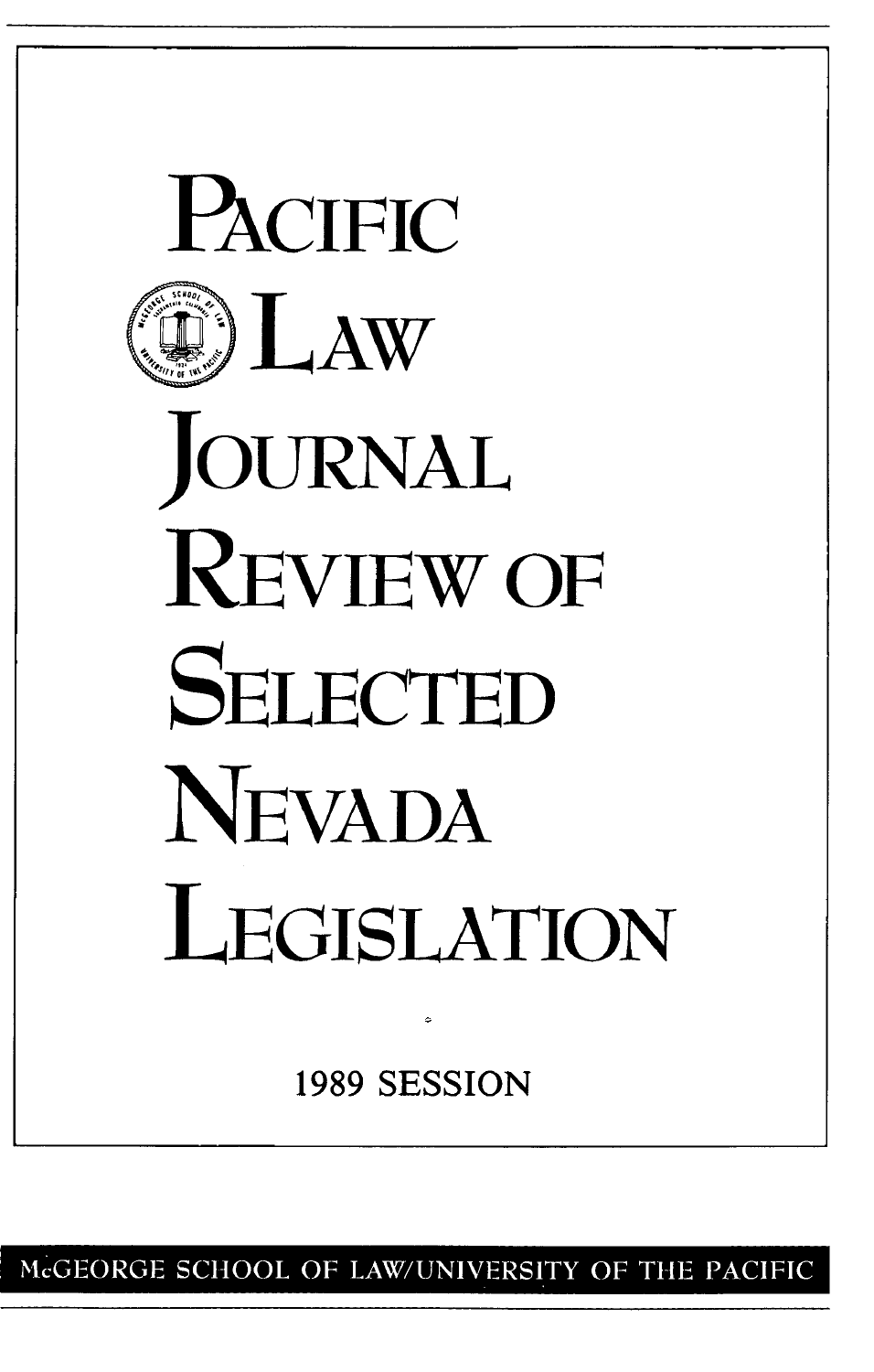# PACIFIC LAW JOURNAL

# **LEGISLATIVE RESEARCH SERVICE**

Research Material Available on Current and Past California Legislation

The Pacific Law Journal has developed an efficient method for serving the special needs of attorneys by establishing a Legislative Research Service on California Legislation. Printed material can be provided from current and previous years on all California legislation. including legislation found in the Review of Selected California Legislation published each year in January by the Pacific Law Journal.

#### \$20 FOR INITIAL REQUEST \$15 PER ADDITIONAL HOUR INVOICE SENT WITH MATERIALS

CONTACT: LEGISLATION EDITOR PACIFIC LAW JOURNAL 3401 FIFTH AVENUE SACRAMENTO. CA 95817 (916) 739-7171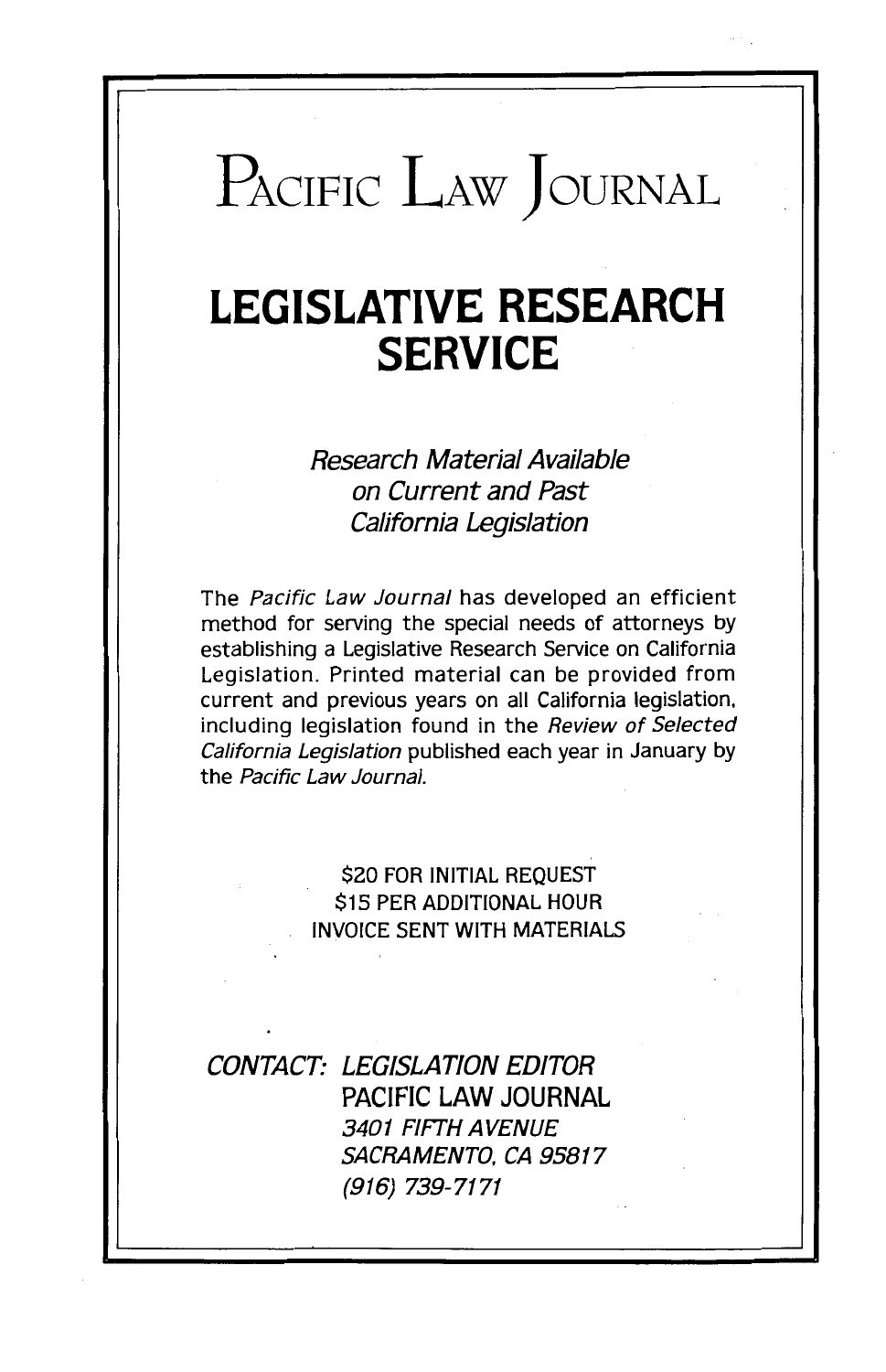

## **UNIVERSITY OF THE PACIFIC McGEORGE SCHOOL OF LAW**

*3200 Fifth A venue, Sacramento, California* 

#### THE ADMINISTRATION

BILL L. ATCHLEY, B.S., M.S., PH.D. CLIFFORD DocHTERMAN, A.B., M.A.

LEE C. FENNELL, B.S., M.A., PH.D. ROBERT R. WINTERBERG, A.B., D.B.A.

JUDITH M. CHAMBERS, B.A., M.A., D.H.L.

GoRDON D. SCHABER, A.B., J.D., LL.D.

JoHN E. RYAN, B.A., J.D., LL.M.

GLENN A. FAIT, B.A., J.D.

JANE KELSO, B.A., J.D. JAMES J. McHuGH, A.B., M.A., LL.B.

HARoLD M. KAMBAK, B.A.

RoBERT F. TAYLOR, B.A., J.D., LL.M.

ROBERT A. CHAIM, B.A., D.A.

CAROL J. HUNTER KATHERINE HENDERSON, B.A., J.D. GARY L. EvANs, B.A., C.P.A. MERRIS Z. DARNELL, B.A., M.S.

*President of the University Vice President, Executive Assistant of the University Acting Academic Vice President Financial Vice President of the University Vice President, Student Life of the University Dean of McGeorge School of Law and Professor of Law Associate Dean and Professor of Law Associate Dean for Administration, Lecturer of Law Dean of Students Associate Dean for Career Development, Lecturer in Law Associate Dean of Professional Programs Assistant Dean for International Studies, Lecturer in Law Assistant Dean of Students, Lecturer in Law Registrar Law Librarian Director of the Business Office Director of the Career Development Office* 

#### FACULTY OF LAW

CARY ADAMS, B.A., J.D. *Adjunct Professor of Law*  JUDGE JAMES R. ADAMS, B.A., J.D. *Professor of Law*  JAMIE AGUDELO, B.S., M.A., PH.D. *Professor of Accounting*  RicHARD ALBAUGH, B.A., J.D., LL.M. *Adjunct Professor of Law*  CECILIA ARNOLD, B.A., M.A., J.D. *Assistant Clinical Professor*  GILLES S. ATTIA, B.S., J.D., LL.M. *Adjunct Professor of Law*  RUSSELL J. AUSTIN, B.A., J.D. *Adjunct Professor of Law*  RONALD BATH, B.A., J.D. *Adjunct Professor of Law* 

STEPHEN R. BAIR, B.A., J.D. *Adjunct Professor of Law*  ELIZABETH' A. BECKER, B.A., J.D. *Director, Neighborhood Mediation Center Clinical Program*  DoN BERGER, B.A., J.D., LL.M. *Professor of Law*  PHILIP A. BERNS, B.S., LL.B. *Adjunct Professor of Law*  ROBERT K. BEST, A.B., J.D. *Adjunct Professor of Law*  WILLIAM R. BICKFORD, B.A., LL.B. *Adjunct Professor of Law*  RoBERT F. CARLSON, B.A., J.D. *Adjunct Professor of Law*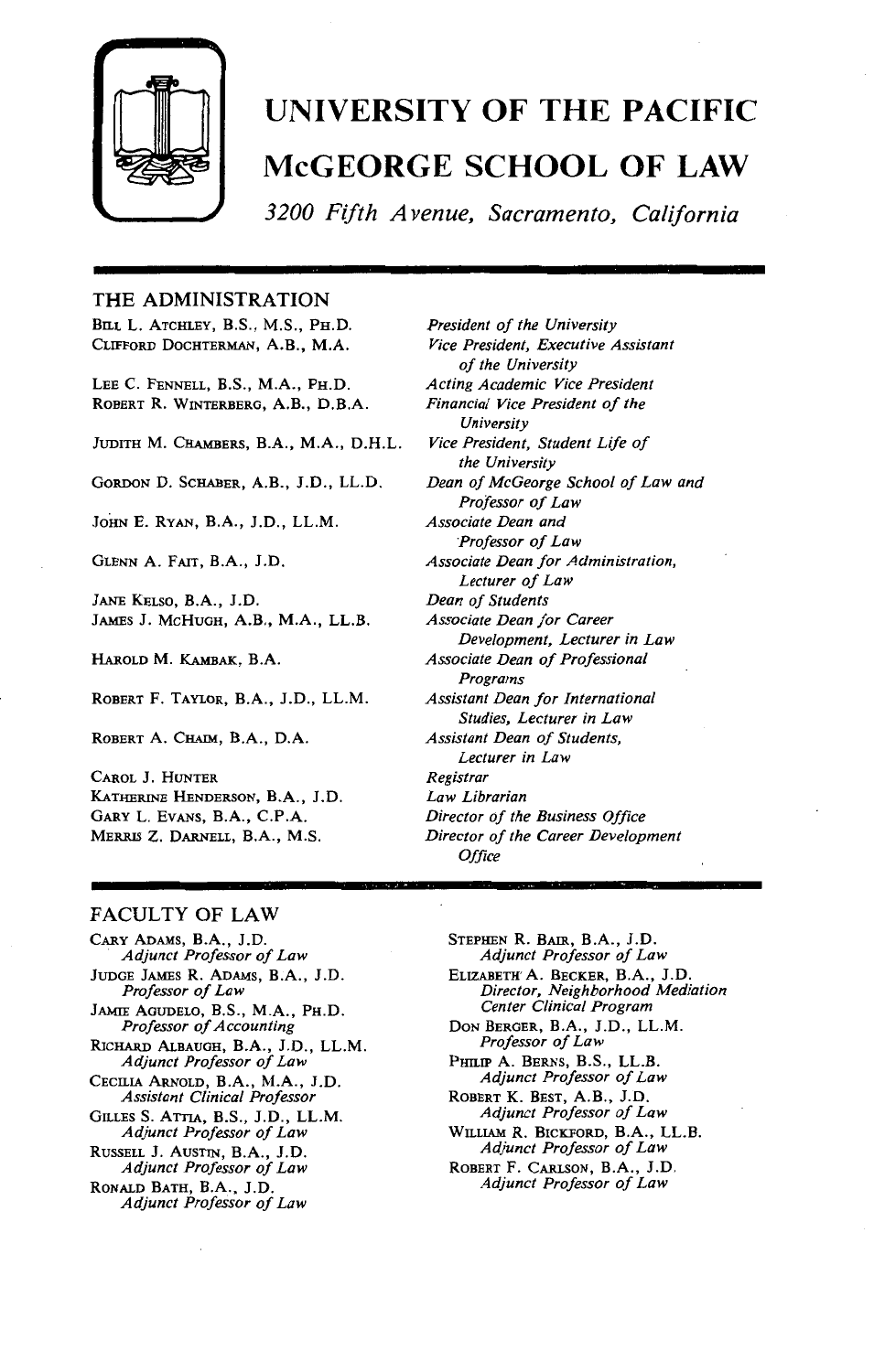LINDA CARTER, B.A., J.D. *Assistant Professor of Law*  DR. ROBERT A. CHAIM, B.A., D.A. *Assistant Dean of Students Lecturer in Law*  JEFFREY C. CHANG, B.A., J.D. *Adjunct Professor of Law*  MELVYN J. CoBEN, B.A., J.D. *Adjunct Professor of Law*  RAYMOND COLETTA, A.B., J.D. *Assistant Professor of Law*  THOMAS CoYNE, B.A., J.D. *Professor of Law*  KEVIN CULHANE, J.D., J.S.M. *Adjunct Professor of Law*  HARRIETT E. CuMMINGS, B.A., J.D. *Legal Writing Instructor*  JEROME J. CURTIS, JR., B.A., J.D., LL.M. *Professor of Law Advisor of the Pacific Law Journal*  PAUL F. DAUER, B.A., J.D. *Adjunct Professor of Law*  JULIE ANN DAVIES, B.A., J.D. *Associate Professor of Law*  WYLIE H. DAVIS, J.D., LL.M. *Visiting Professor of Law*  CHRISTINE DENTINO, B.A., J.D., LL.M. *Professor of Law*  HowARD E. ENGLE, JR., B.A., J.D., LL.M. *Professor of Law*  GLENN A. FAIT, B.A., J.D. *Associate Dean for Administration Lecturer in Law*  BENJAMIN D. FRANTZ, B.A., J.D. *Professor of Law*  KATHLEEN FRIEDRICH, B.A., J.D. *Clinical Staff Attorney*  FRANKLIN A. GEYURTZ, B.S., J.D. *Associate Professor of Law*  SABINA GILBERT, B.A., J.D. *Adjunct Professor of Law*  JUDGE B. ABBOTT GOLDBERG, B.A., LL.B. *Sacramento County Superior Court (Retired) Scholar in Residence, Special Consultant to the Pacific Law Journal*  GEORGE A. GOULD, B.A., J.D. *Professor of Law*  BRUCE J. JANIGIAN, A.B., J.D., LL.M. *Adjunct Professor of Law*  WARREN A. JONES, B.A., J.D. *Associate Clinical Professor*  KATHLEEN M. KELLY, B.A., J.D. *Professor of Law*  IRVING B. JoSEPH, B.S., J.D., LL.M. *Adjunct Professor of Law*  MICHAEL KEEBLER, B.A., J.D. *Adjunct Professor of Law* 

CHARLEs D. KELSO, A.B., J.D., LL.M., J.S.D., LL.D. *Professor of Law*  J. CLARK KELSo, B.A., J.D. *Assistant Professor of Law*  JANE KELSO, B.A., J.D. *Dean of Students Director, Pre-Law Summer Program Lecturer in Law*  JUSTICE ANTHONY M. KENNEDY, A.B., LL.B. *Associate Justice, Supreme Court of the United States Adjunct Professor of Law*  PHILIP M. KNOX, JR., B.S., J.D. *Adjunct Professor of Law*  JoHN G. KoLB, B.A., J.D. *Professor of Law*  HANS-GEORG KoPPENSTEINER, J.D., LLM. *Visiting Professor of Law*  ROBERT KUTSCHER, A.B., M.A., LL.B. *Adjunct Professor of Law*  BRIAN LANDSBERG, B.A., J.D. *Professor of Law*  LAWRENCE LEVINE, B.A., J.D. *Assistant Professor of Law*  HANs HENRIK LIDGARD, PH.D./LAW *Visiting Professor of Law*  EDWARD R. LITWIN, B.A., J.D. *Adjunct Professor of Law*  JAMEs L. LOPES, B.A., J.D., LL.M. *Adjunct Professor of Law*  CHARLEs W. LUTHER, J.D. *Adjunct Professor of Law*  FLORENCE J. LUTHER, J.D. *Emeritus Professor of Law*  ALISTER McALISTER, A.B., J.D., LL.M. *Adjunct Professor of Law*  STEPHEN C. McCAFFREY, B.A., J.D., DR., JuR. *Professor of Law*  REAR ADMIRAL JAMES J. McHuGH, A.B., M.A., LL.B. *Associate Dean for Career Development Lecturer of Law*  JOSEPH E. MALONEY, B.A., J.D. *Adjunct Professor of Law*  DAVID W. MILLER, B.A., LL.B. *Professor of Law*  ELIZABETH M. MILLER, B.A., J.D. *Legal Writing Instructor*  ROBIN A. MoRRIS, B.A., J.D. *Visiting Associate Professor of Law*  FRED K. MoRRISON, B.S., J.D. *Adjunct Professor of Law*  JOHN E. B. MYERS, B.S., J.D. *Associate Professor of Law*  ARTHUR NEGRETTE, B.A., M.S., J.D. *Adjunct Professor of Law*  ALLAN B. O'CoNNOR, A.B., J.D. *Emeritus Professor of Law*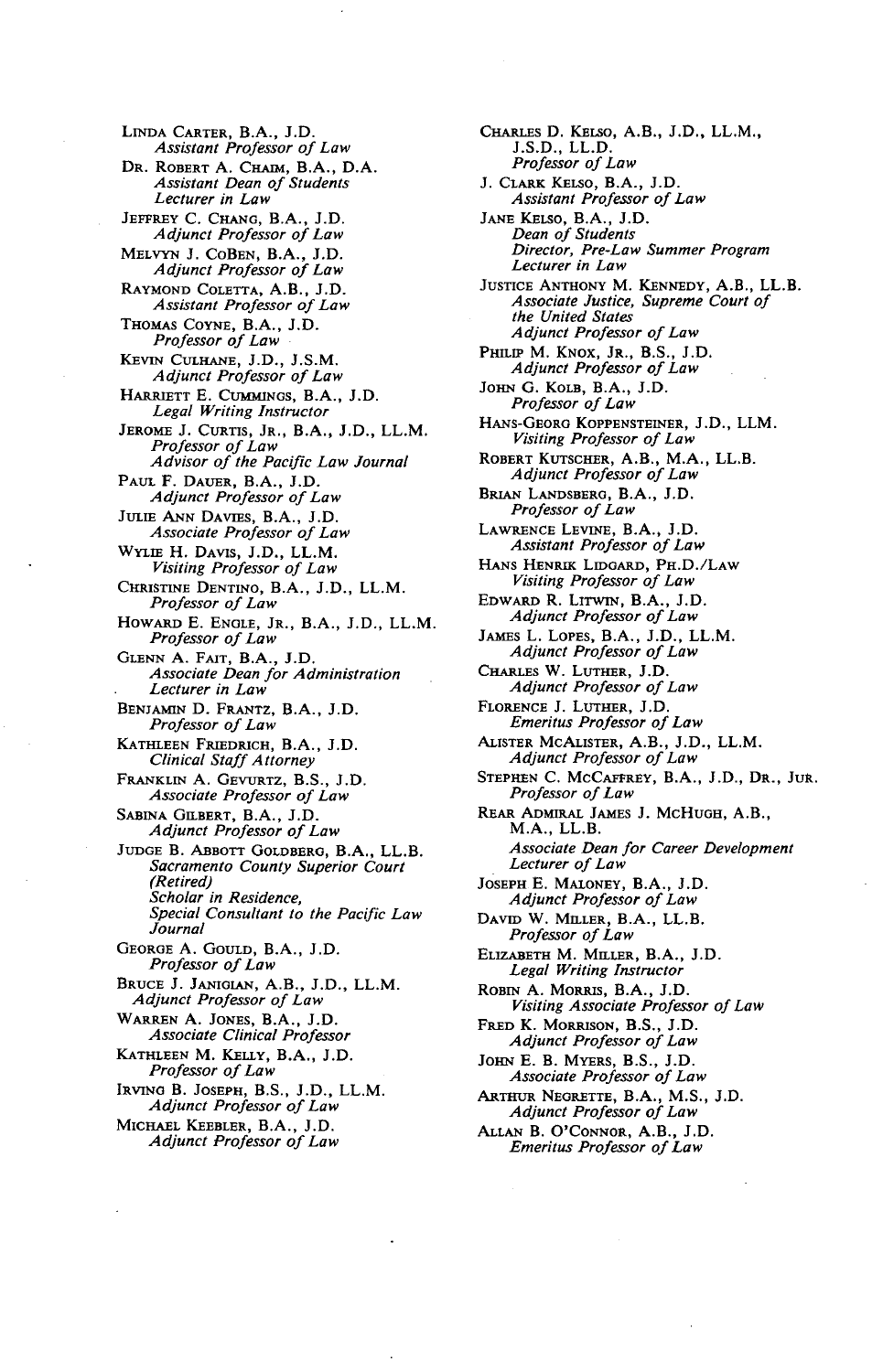ROBERT F. O'NEAL, B.A., J.D. *Director, Center for Legal Advocacy, Professor of Law*  SARAH FOXMAN PATTISON, B.A., J.D. *Legal Writing Instructor*  GARY PERRY, B.A., J.D. *Adjunct Professor of Law*  DONALD R. PRINZ, B.S., B.A., J.D. *Professor of Law*  JAMEs RITCHEY, B.A., M.A., PH.D., J.D. *Adjunct Professor of Law*  TERENCE W. ROBERTS, B.A., J.D. *Director, Community Legal Services Associate Clinical Professor*  JUDGE RoNALD B. RoBm, B.A., M.A., J.D. *Sacramento County Superior Court Adjunct Professor of Law*  CLAUDE D. RoHWER, A.B., J.D. *Professor of Law*  JAN ROSATI, A.B., M.S., J.D. *Adjunct Professor of Law*  ROBERT RUBIN, B.S., J.D. LL.M. *Adjunct Professor of Law*  JoHN E. RYAN, B.A., J.D., LL.M. *Associate Dean Professor of Law*  JUDOE GoRDON D. SCHABER, A.B., J.D., LL.D. *Dean, McGeorge School of Law Professor of Law*  EUGENE F. ScoLES, J.D., LL.M., J.S.D. *Visiting Professor of Law*  GLENDALEE SCULLY, B.A., J.D. *Director, Clinical Legal Education Clinical Professor of Law*  THoMAS SCULLY, B.A., J.D. *Clinical Professor of Law*  GLEN W. SHELLHAAS, A.B., J.D. *Emeritus Professor of Law*  JOHN CARY SIMS, B.A., J.D. *Associate Professor of Law*  ANTHONY W. SKROCKI, J.D., LL.M. *Professor of Law* 

JUSTICE CHARLES SPRINGER, B.A., J.D. LL.M. *Justice, Nevada Supreme Court Adjunct Professor of Law*  CHARLES J. STEVENS, B.A., J.D. *Adjunct Professor of Law*  BRIAN TAUGHER, B.S., J.D. *Adjunct Professor of Law*  JOHN M. TAYLOR, B.A., J.D. *Adjunct Professor of Law*  ROBERT F. TAYLOR, B.A., J.D., LL.M. *Assistant Dean for International Studies Lecturer in Law*  TERRY L. THURBON, B.A., J.D. *Legal Writing Instructor Lecturer in Law*  FRANK J. TRELEASE, A.B., LL.B., J.S.D., LL.D. *Emeritus Professor of Law (deceased)*  RICHARD VARGO, B.S., M.B.A., PH.D. *Adjunct Professor of Law*  EDWIN VILLMORE, B.A., M.A., J.D. *Director, Center for Research Visiting Professor of Law*  STEPHEN J. WAGNER, B.A., J.D. *Adjunct Professor of Law*  MICHAELA M. WmTE, B.A., J.D. *Associate Professor of Law*  PHILIP WILE, B.A., J.D. *Visiting Professor of Law*  FRANK D. WINSTON, B.S., M.B.A., J.D., LL.M. *Adjunct Professor of Law*  DONALD H. WOLLETT, A.B., LL.B. *Professor of Law*  FRITZ WOLLETT, B.A., J.D. *Adjunct Professor of Law*  KOJO YELPAALA, LL.B., M.B.A., MSC., J.S.D. *Professor of Law*  PAUL C. YuAN, B.A., LL.B., M.C.L.

*Visiting Professor of Law*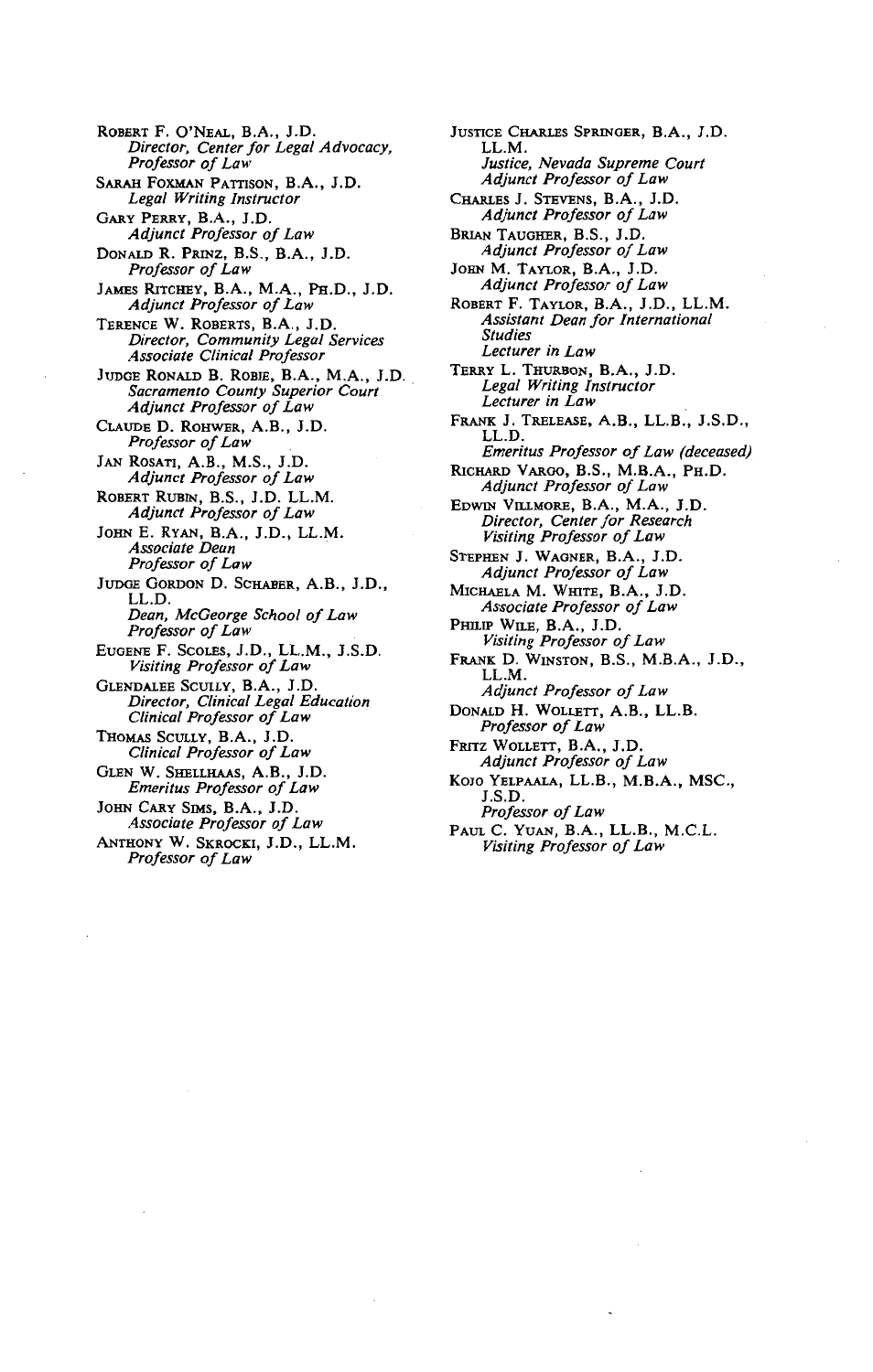#### SELECT COMMITTEE OF ADVISORS

HoN. LEONARD M. FRIEDMAN, **CHAIRMAN** HON. COLEMAN BLEASE HON. CECILY BOND JEROME J. CuRTIS, JR. JOHN H. DEMOULLY MARTHA GEIGER HoN. B. ABBoT GoLDBERG BION M. GREGORY HoN. EuGENE GuALco CHARITY KENYON ADOLPH MOSKOVITZ DONALD R. PRINZ HON. ALBERT S. RODDA HON. GORDON D. SCHABER ROBERT WILLIAMS WILLIAM A. WILSON

*Judiciary* 

*Judiciary Judiciary Faculty Law Revision Commission Public Employment Relations Board*  SPECIAL CONSULTANT *Legislative Counsel Judiciary Practicing Bar Practicing Bar Faculty Commission on State Finance Dean, McGeorge School of Law Office of the Governor Practicing Bar*